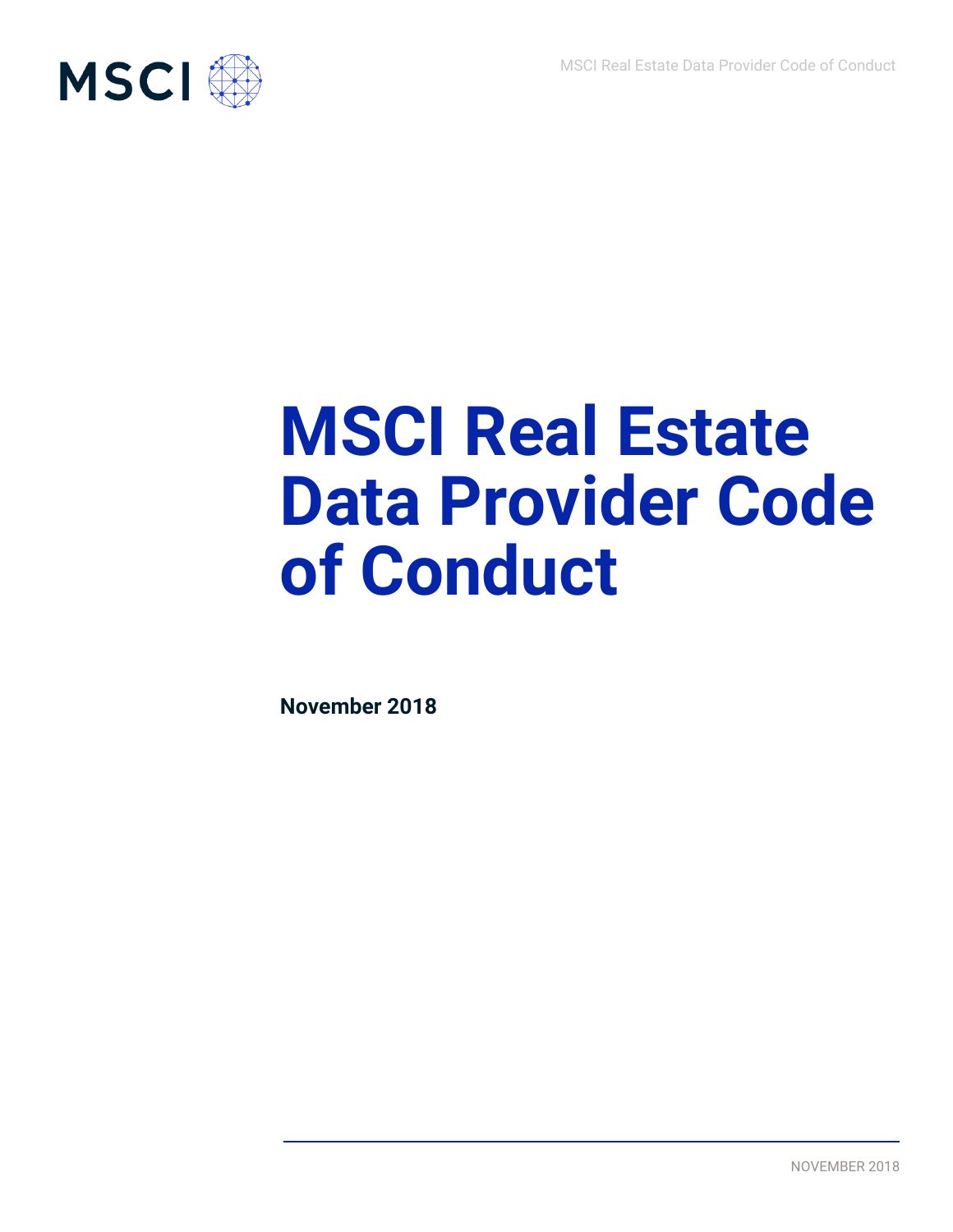

## **Contents**

| 3 Global Standards for Systems and Controls for Data Providers5 |  |
|-----------------------------------------------------------------|--|
|                                                                 |  |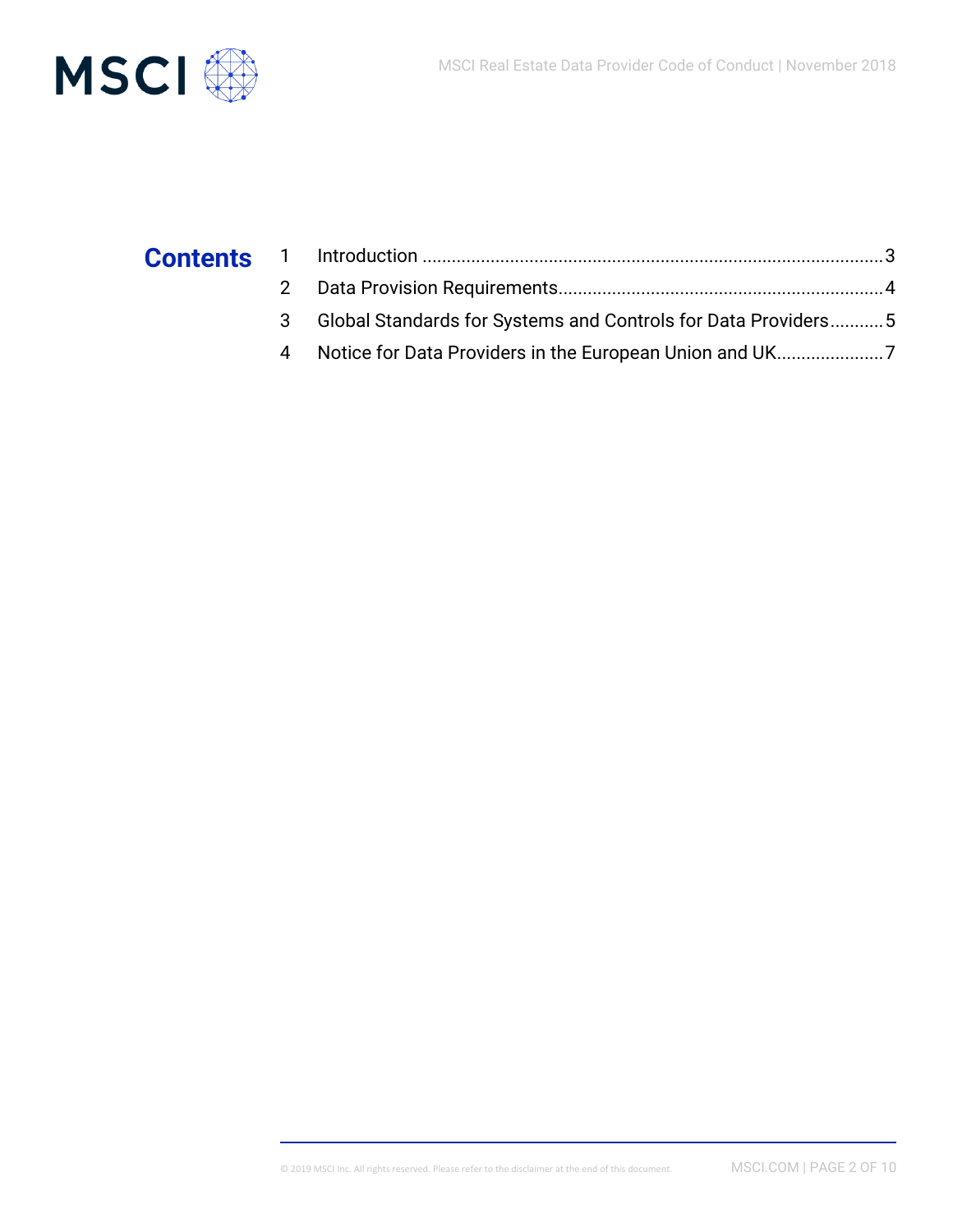

## **1 Introduction**

The integrity and accuracy of MSCI Private Real Estate Indexes depends on the integrity and accuracy of the data provided for their calculation.

The [MSCI Global Data Standards for Real Estate Investment](https://www.msci.com/documents/1296102/1672393/MSCI+Global+Data+Standards+for+Real+Estate+Investment.pdf/9d7f744c-a7b1-45ab-a224-55e9f6809b17) and the [MSCI Global](https://www.msci.com/documents/1296102/1672393/MSCI+Global+Methodology+Standards+for+Real+Estate+Investment.pdf/e5a263f1-e79c-4cfe-b8de-532e87f9a639)  [Methodology Standards for Real Estate Investment,](https://www.msci.com/documents/1296102/1672393/MSCI+Global+Methodology+Standards+for+Real+Estate+Investment.pdf/e5a263f1-e79c-4cfe-b8de-532e87f9a639) complemented by any MSCI defined local standards for the specific markets, provide definitions of the data items and calculations that support the measurement and reporting of performance and risk for private real estate investments, as represented by MSCI Private Real Estate Indexes. Data providers are expected to be familiar with these.

Separately, this MSCI Real Estate Data Provider Code of Conduct ("COC") specifies the responsibilities, requirements, and expectations of data providers with respect to the data they provide to MSCI for the determination of the MSCI Private Real Estate Indexes.

Data providers are responsible for providing data that is accurate, complete and meets the requirements of this COC. Data providers are also expected to have effective systems and controls in place with respect to their data provision processes, including ways to identify, disclose, manage, mitigate and avoid existing or potential incentives to manipulate or otherwise influence data inputs and effective record keeping with respect to data provision.

MSCI performs a suite of data checks as part of its data quality control processes with respect to each submission to validate data and confirm the data provider's adherence to this COC. MSCI also engages in an annual data assessment process aimed at improving data submissions on an as needed basis.

This COC is in effect from November 26, 2018 and supersedes all other versions.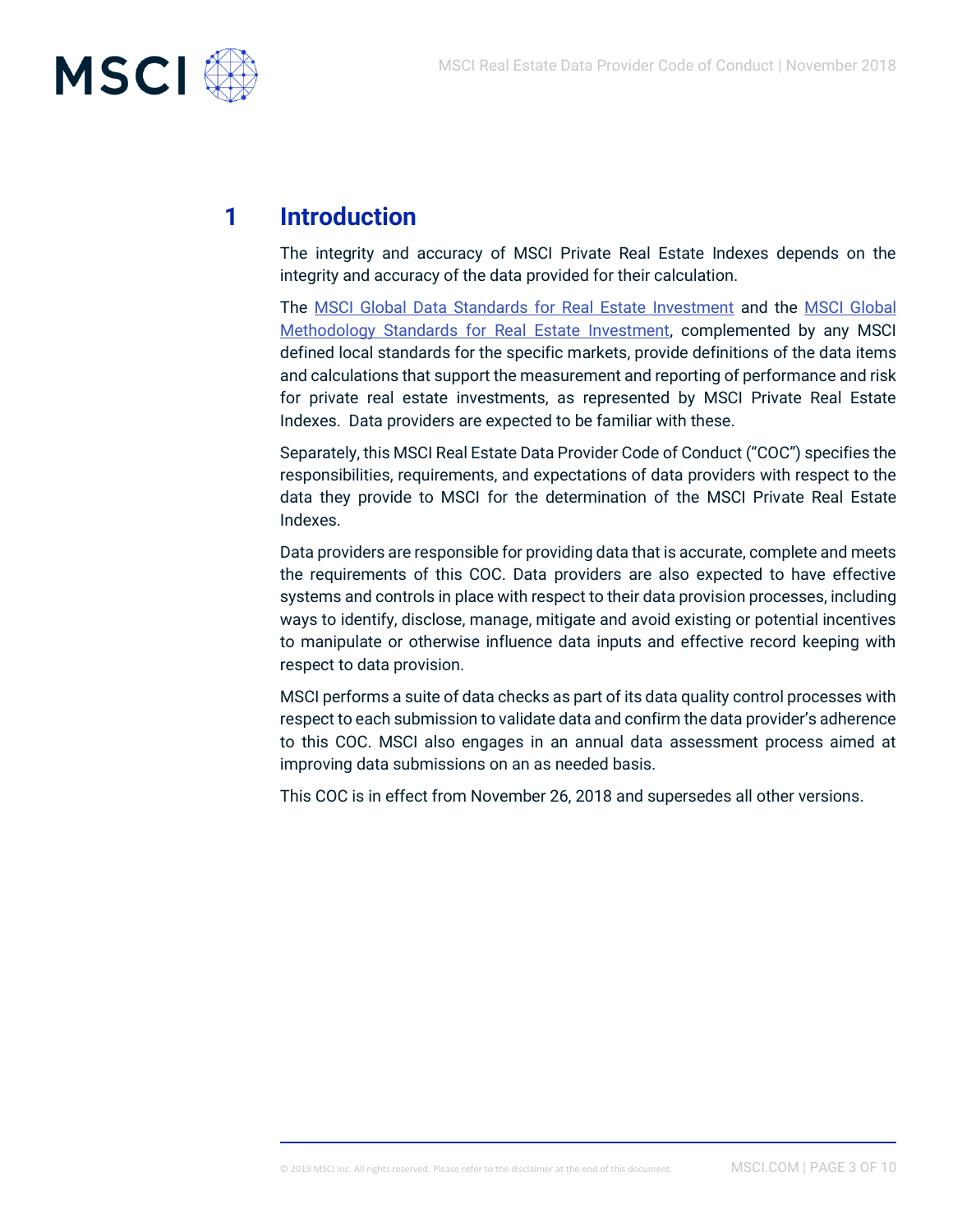

### **2 Data Provision Requirements**

- 2.1 The data provider is required to:
	- 2.1.1 provide all mandatory data for each entire portfolio or fund;
	- 2.1.2 indicate property transactions versus property valuations, when applicable;
	- 2.1.3 provide data using MSCI's real estate data collection templates or other authorized formats;
	- 2.1.4 provide data at the same frequency of the index (or more frequently). For example, monthly for monthly indexes, quarterly or monthly for quarterly indexes, etc.;
	- 2.1.5 respect MSCI's data provision deadlines;
	- 2.1.6 provide explanations for data queried by MSCI, in a timely manner;
	- 2.1.7 provide evidence for explanations as requested by MSCI, in a timely manner (evidence may include valuation reports, transaction contracts, lease contracts, invoices and ledger extracts, among other things);
	- 2.1.8 notify MSCI of any errors identified after the provision of data to MSCI, in a timely manner; and
	- 2.1.9 notify MSCI as soon as possible if the data provider determines that there has been misconduct by the data provider in the data provision process for MSCI Private Real Estate Indexes, including any identified suspicious or anomalous data.
- 2.2 MSCI will monitor adherence to the requirements in Section 2.1 above at each data provision.
	- 2.2.1 Non-compliance with this COC may result in exclusion in whole or in part from the MSCI Private Real Estate Indexes.
	- 2.2.2 MSCI has defined rules on how to manage non-compliance with this COC by a data provider.
	- 2.2.3 Any data that has been queried by MSCI and is unexplained is excluded from the indexes.
	- 2.2.4 Any exceptions to the rules will be escalated to the MSCI Real Estate Index Committee.
- 2.3 MSCI performs an annual data quality assessment of providers and conducts data quality review meetings with those data providers whose data quality requires the most improvement based on the assessment. Adherence to this COC is also discussed at those meetings.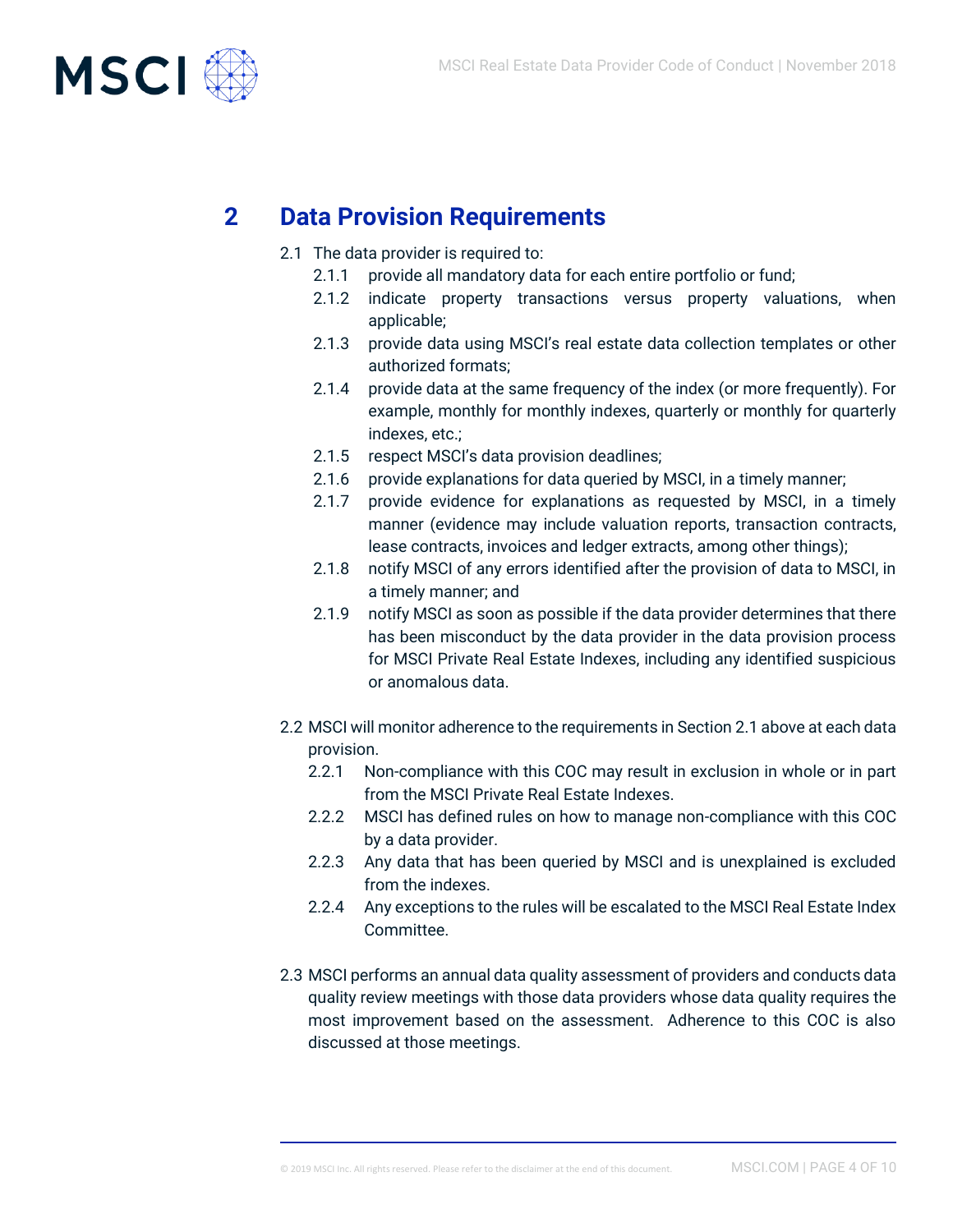

## **3 Global Standards for Systems and Controls for Data Providers**

In 2013, the International Organization of Securities Commissions ("IOSCO") issued the voluntary **Principles for Financial Benchmarks** ("Principles"), which set out 19 principles for administrators of and data submitters to financial benchmarks, globally. The Principles are intended to be applied proportionally based on the size and risks posed by each benchmark and/or administrator and the benchmark-setting process.

Principle 14 (g) covers data providers' systems and controls for data provision, which are reproduced below. MSCI supports the Principles and additional information around MSCI's implementation of the Principles can be found on the Index Regulation page of our website at: [https://www.msci.com/index-regulation.](https://www.msci.com/index-regulation)

*"14 (g) The Submitters' internal systems and controls, which should include:*

- *i. Procedures for submitting inputs, including Methodologies to determine the type of eligible inputs, in line with the Administrator's Methodologies;*
- *ii. Procedures to detect and evaluate suspicious inputs or transactions, including inter- group transactions, and to ensure the Bona Fide nature of such inputs, where appropriate;*
- *iii. Policies guiding and detailing the use of Expert Judgment, including documentation requirements;*
- *iv. Record keeping policies;*
- *v. Pre-Submission validation of inputs, and procedures for multiple reviews by senior staff to check inputs;*
- *vi. Training, including training with respect to any relevant regulation (covering Benchmark regulation or any market abuse regime);*
- *vii. Suspicious Submission reporting;*
- *viii. Roles and responsibilities of key personnel and accountability lines;*
- *ix. Internal sign off procedures by management for submitting inputs;*
- *x. Whistle blowing policies (in line with Principle 4); and*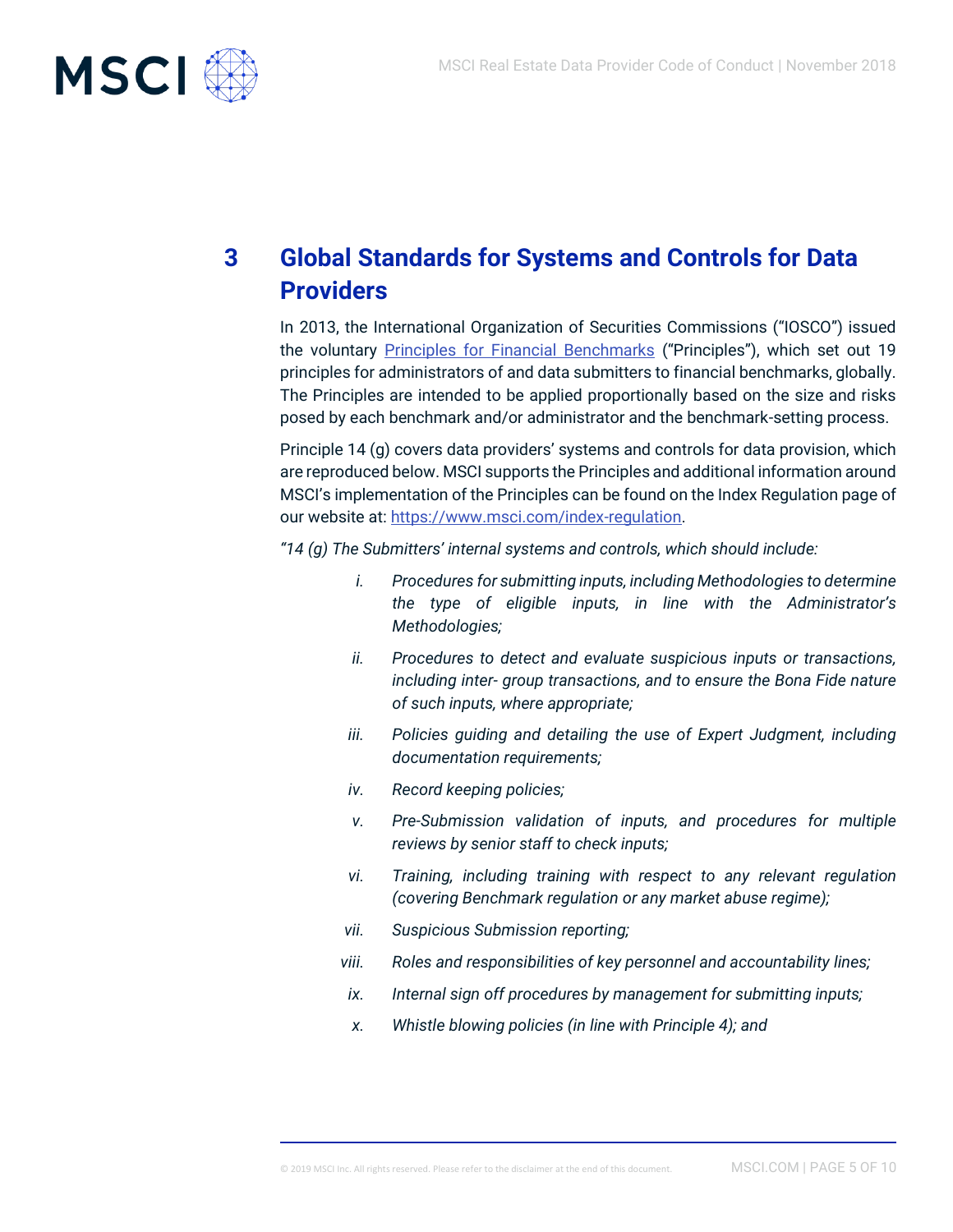

*xi. Conflicts of interest procedures and policies, including prohibitions on the Submission of data from Front Office Functions unless the Administrator is satisfied that there are adequate internal oversight and verification procedures for Front Office Function Submissions of data to an Administrator (including safeguards and supervision to address possible conflicts of interests as per paragraphs (v) and (ix) above), the physical separation of employees and reporting lines where appropriate, the consideration of how to identify, disclose, manage, mitigate and avoid existing or potential incentives to manipulate or otherwise influence data inputs (whether or not in order to influence the Benchmark levels), including, without limitation, through appropriate remuneration policies and by effectively addressing conflicts of interest which may exist between the Submitter's Submission activities (including all staff who perform or otherwise participate in Benchmark Submission responsibilities), and any other business of the Submitter or of any of its affiliates or any of their respective clients or customers."*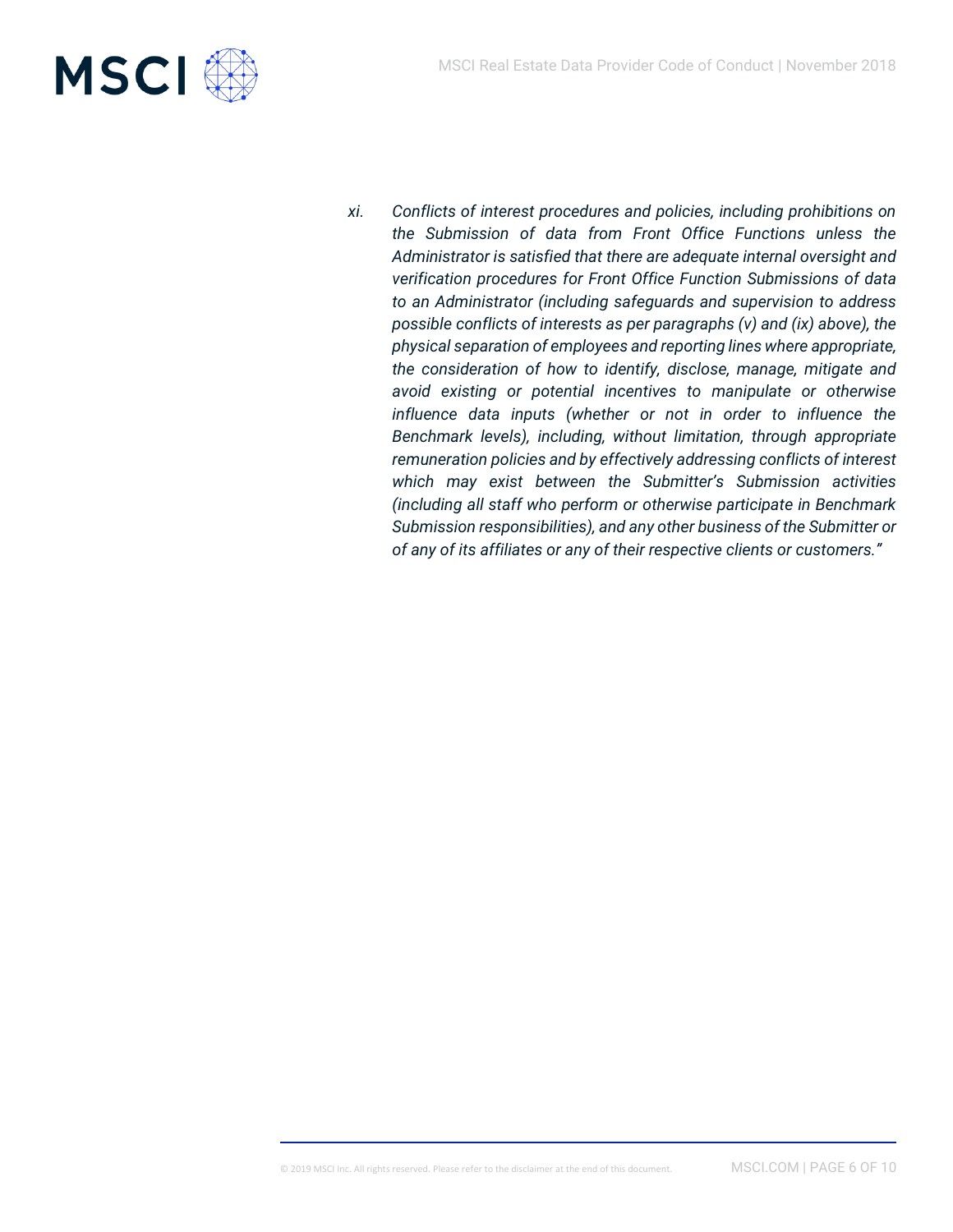

## **4 Notice for Data Providers in the European Union and UK**

This section contains important information relating to the Regulation (EU) 2016/1011 on indices used as benchmarks in financial instruments and financial contracts or to measure the performance of investment funds ("BMR").

#### MSCI PRIVATE REAL ESTATE INDEXES ELIGIBLE FOR BMR REGULATED USES

Currently, the only MSCI Private Real Estate Indexes that are eligible for regulated use under the BMR are listed below:

- the MSCI/AREF UK Quarterly Property Fund Index,
- MSCI UK Annual Property Index,
- MSCI UK Quarterly Property Index,
- the indexes and benchmarks created from the same index universes as the indexes above that a licensed client requests for a BMR regulated use (such use subject to MSCI's authorization in each instance).

No other MSCI Private Real Estate Indexes are eligible for regulated use under the BMR at this time.

#### FOR USERS UNDER THE BMR

All BMR regulated uses of any MSCI Private Real Estate Index must be authorized in advance and in writing by MSCI. For more information about this process, see the EU Benchmark Regulation section of the Index Regulation page of our website at: [www.msci.com/index-regulation.](http://www.msci.com/index-regulation)

#### FOR CONTRIBUTORS UNDER THE BMR

Based on MSCI's current understanding and the assumptions below, data providers that are "supervised entities" in the EU and provide "input data" for the MSCI UK **Property** Indexes in the list above are considered "supervised contributors" under the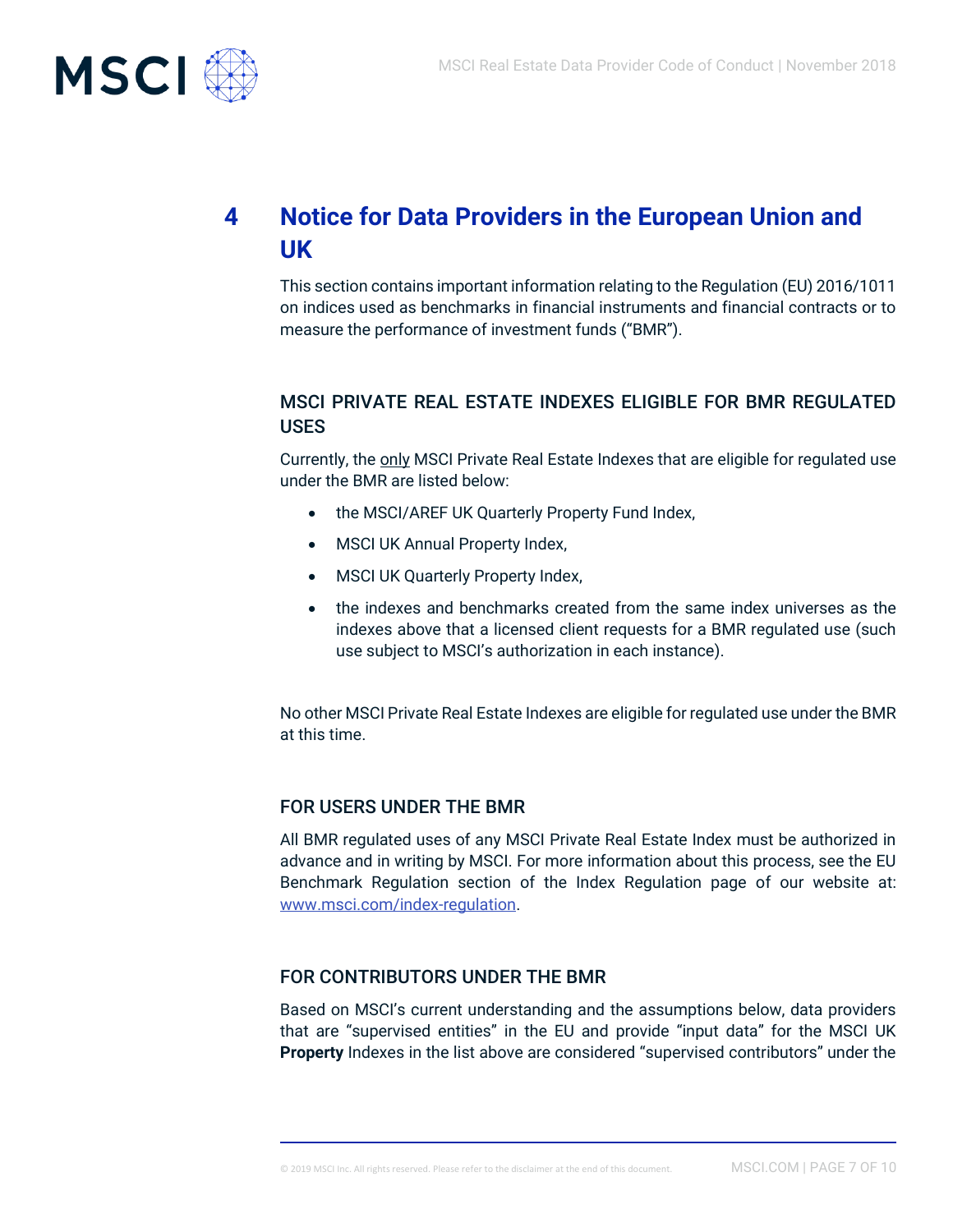

BMR and subject to Article 16 of the BMR and are required to comply with this COC under the BMR. This applies whether or not such data providers are themselves using the indexes for a BMR regulated use.

Understanding and assumptions:

- For MSCI Private Real Estate Indexes, "input data" refers to:
	- property valuations and transaction prices for the MSCI Property Indexes and
	- published Net Asset Values for MSCI Property Fund Indexes.
- Property valuations are considered "contribution[s] of input data" under the BMR

Consequently, "supervised entities" (as defined in the BMR) that provide valuation data to MSCI for the eligible MSCI Property Indexes identified above will qualify as "supervised contributors" and will be subject to Article 16 of the BMR and are required to comply with this COC under the BMR. Again, this applies whether or not such data providers are themselves using the indexes for a BMR regulated use.

#### MSCI'S REPORTING OBLIGATIONS

Under the BMR, as a benchmark administrator, MSCI is obliged to notify its competent authority and provide all relevant information where MSCI becomes aware of any misconduct by data providers and anomalous or suspicious input data in relation to a benchmark.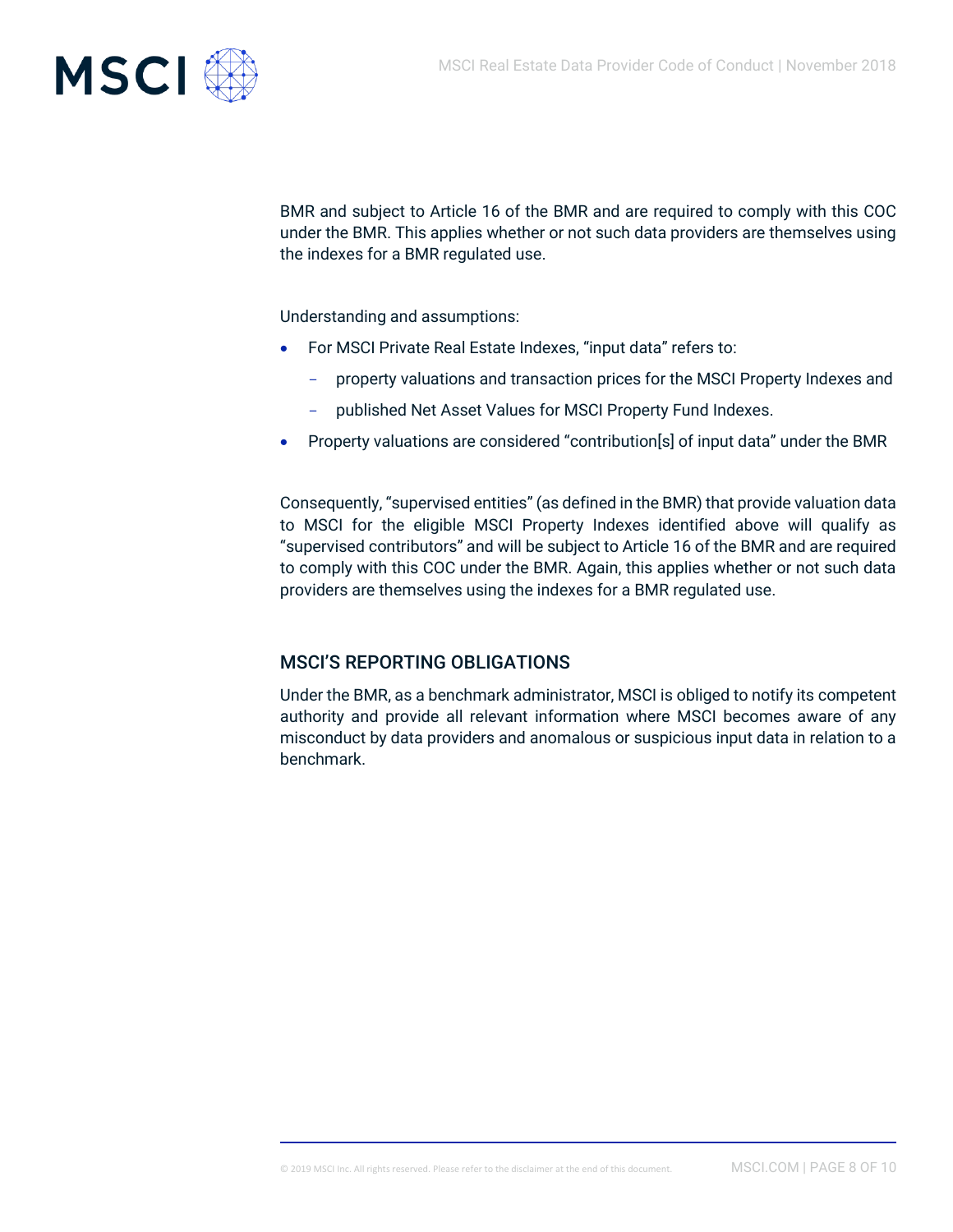



## **Contact us**

realestate@msci.com

+ 44 20 7336 4783

| US                                                        | + 1 212 804 3900                                                                                                                                             |
|-----------------------------------------------------------|--------------------------------------------------------------------------------------------------------------------------------------------------------------|
| UK<br>France<br>Germany<br>Italy<br>Spain<br>South Africa | <b>EUROPE, MIDDLE EAST &amp; AFRICA</b><br>+44 20 7336 9200<br>+ 44 20 7336 4783<br>+49 691 3385 900<br>+44 20 7336 9684<br>+ 34 93 467 7403<br>+27216730100 |
| Sweden                                                    | + 46 8 400 252 30                                                                                                                                            |

Canada + 1 416 687 6284

#### **ASIA PACIFIC**

**AMERICAS**

| Australia | +61290339300     |
|-----------|------------------|
| Hong Kong | +852 2844 9333   |
| Singapore | +6568269339      |
| Japan     | + 81 3 5211 1455 |

#### **ABOUT MSCI**

MSCI is a leading provider of critical decision support tools and services for the global investment community. With over 45 years of expertise in research, data and technology, we power better investment decisions by enabling clients to understand and analyze key drivers of risk and return and confidently build more effective portfolios. We create industry-leading research-enhanced solutions that clients use to gain insight into and improve transparency across the investment process.

To learn more, please visit www.msci.com.